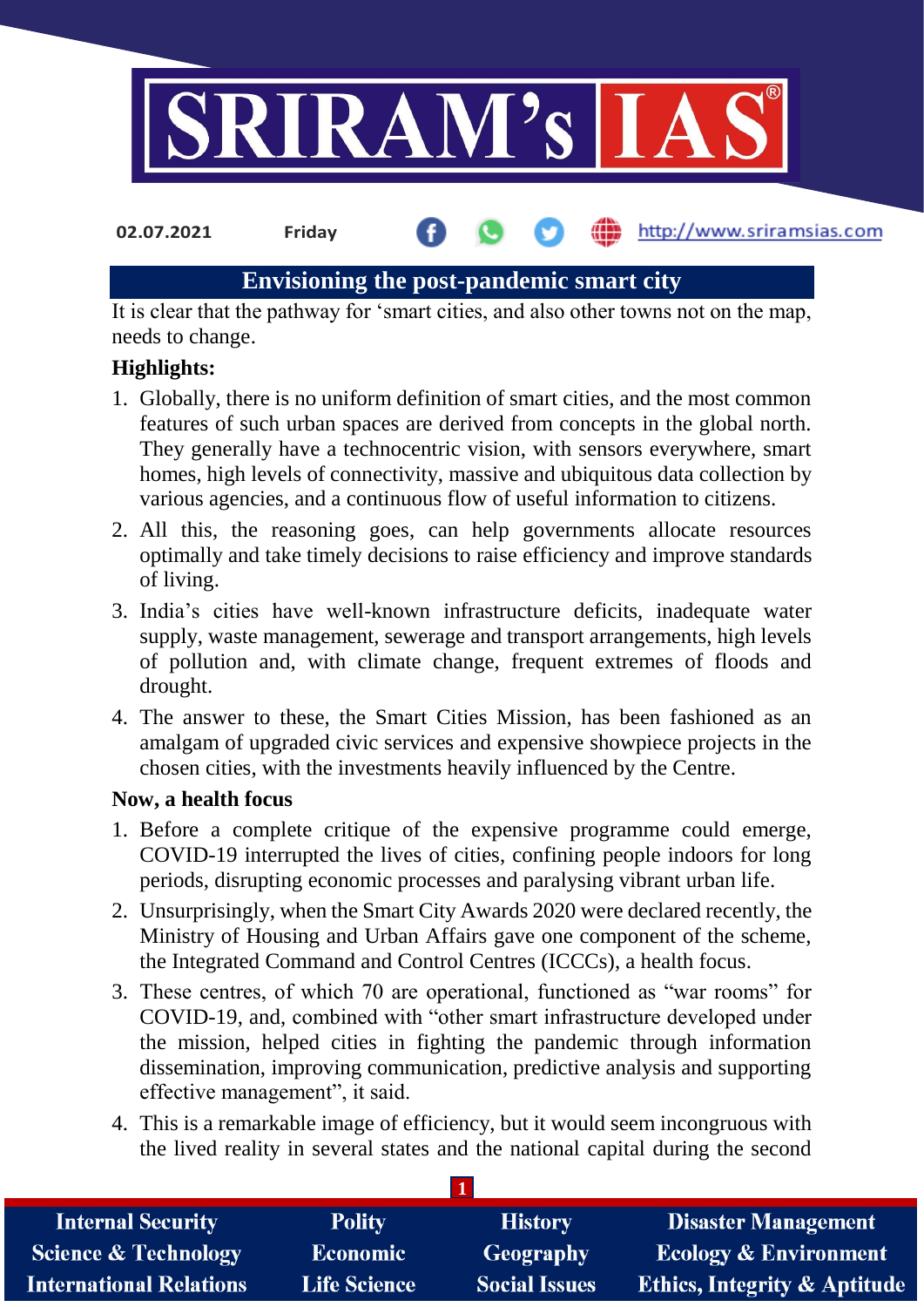

#### http://www.sriramsias.com **02.07.2021 Friday**

wave of the pandemic, as people struggled for information and access to medical care.

## **Infrastructural convergence**

- 1. Over the years, Smart Cities Mission projects converged with other infrastructure programmes such as AMRUT, the Atal Mission for Rejuvenation and Urban Transformation, the PMAY (Urban), the Pradhan Mantri Awas Yojana, for housing.
- 2. Some also get support from international agencies to adopt best practices on mobility and transport, energy and reducing carbon emissions. The latest official count shows that 5,924 Mission projects worth ₹1,78,500 crore have been tendered, indicating the scale of investments.
- 3. This is in tune with some estimates that globally, 90% of urban development by mid-century will take place in developing countries.

## **Resilient and sustainable urban designs:**

- 1. The Danish urban design expert, Jan Gehl, who is averse to the idea of smart cities and "silly gimmicks", speaks of the universal values of a city as one that is a meeting place of people, inviting them to spend time, walk, bike, and roam around public, semi-public or private gardens. Pedestrianisation over motorisation is also a marker of a good city.
- 2. Although they try to accommodate some of these elements, India's smart city plans cannot really aspire for a structural shift, in which the movement of people gets priority over vehicles.
- 3. In fact, extending the green logic would imply a freeze on all diversion of wetlands and commons for any other development, creating new urban gardens and water bodies, and doing a climate change audit for every piece of infrastructure planned.
- 4. A green and blue city would mean less destructive flooding, more water to harvest and lower peak temperatures — all of it at very little expense.

## **Use for the commons**

1. Cities could be elegant, healthy and smart after the pandemic if they apportion the available road space for bicycles, which exemplify safe travel and can

| <b>Internal Security</b>        | <b>Polity</b>       | <b>History</b>       | <b>Disaster Management</b>              |
|---------------------------------|---------------------|----------------------|-----------------------------------------|
| <b>Science &amp; Technology</b> | <b>Economic</b>     | Geography            | <b>Ecology &amp; Environment</b>        |
| <b>International Relations</b>  | <b>Life Science</b> | <b>Social Issues</b> | <b>Ethics, Integrity &amp; Aptitude</b> |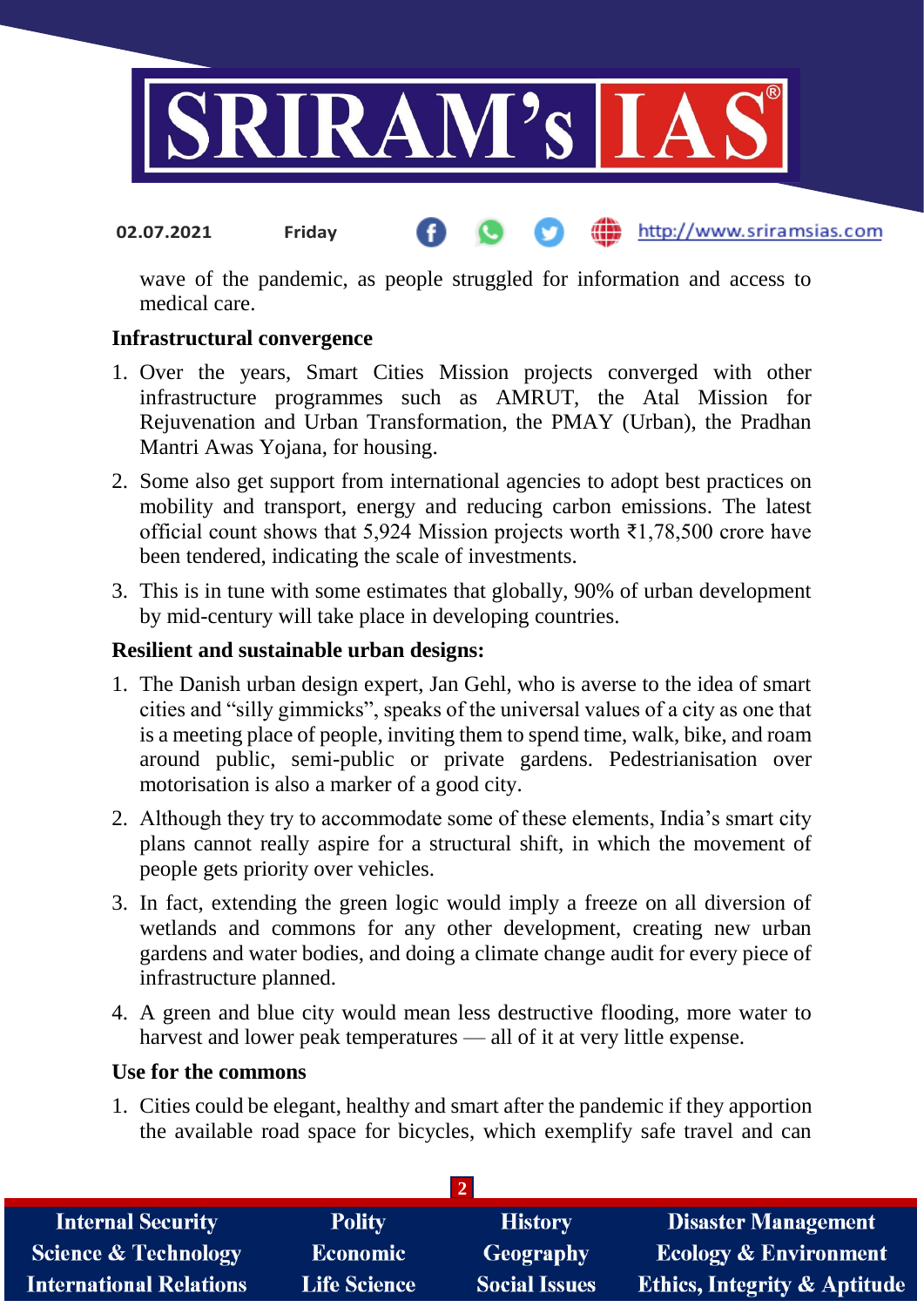

#### http://www.sriramsias.com **02.07.2021 Friday**

complement expanded public transport when commuters return in big numbers to bus and urban rail.

- 2. This is consistent with the pan-city goals of the Smart City Mission but requires State governments to take resolute action. Bicycles represent the ideal urban travel bubble and must be moved from the margins to the centre of policy.
- 3. Pedestrianisation, biking and harmonious opportunities for street vending created by allocating more of the commons would also be fully democratic and address the criticism that smart city planning ignores the informality that marks India's urban spaces.
- 4. This is valid for both cities being retrofitted with facilities and those being developed as greenfield sites. Can more of the commons be turned into farmers' markets, vending grounds and craft centres?
- 5. None of this detracts from essential modernisation, such as the deployment of multiple sensors to gauge air, noise and water pollution, provision of electronic delivery of citizen services, whether online or in a government office, intelligent public transport, expansion of renewable energy.
- 6. Recovery of valuable materials from waste remains a lost opportunity even in the biggest cities. It would, however, mean a shift away from flyovers, underpasses and cheap parking lots that serve far fewer citizens.

## **Putting citizens at the centre:**

- 1. For citizens, real-time control rooms can be meaningful only if they can have a good public dashboard of information. In COVID-19 times, this means access to health alerts, vaccinations, hospital beds and topical advice, rounded off with data on pollution, rainfall, congestion and so on.
- 2. Democratising smart cities planning has to ensure every section of society has a voice in the process, and not merely those who have digital access.

The pandemic has come as a remarkable opportunity to review the paradigm of smart cities and to steer the course of hundreds of other towns that are not on the map. They should be helped to frame their plans around people and nature, to learn from mistakes and to avoid expensive technological solutionism.

| <b>Polity</b>       | <b>History</b>       | <b>Disaster Management</b>              |
|---------------------|----------------------|-----------------------------------------|
| <b>Economic</b>     | Geography            | <b>Ecology &amp; Environment</b>        |
| <b>Life Science</b> | <b>Social Issues</b> | <b>Ethics, Integrity &amp; Aptitude</b> |
|                     |                      |                                         |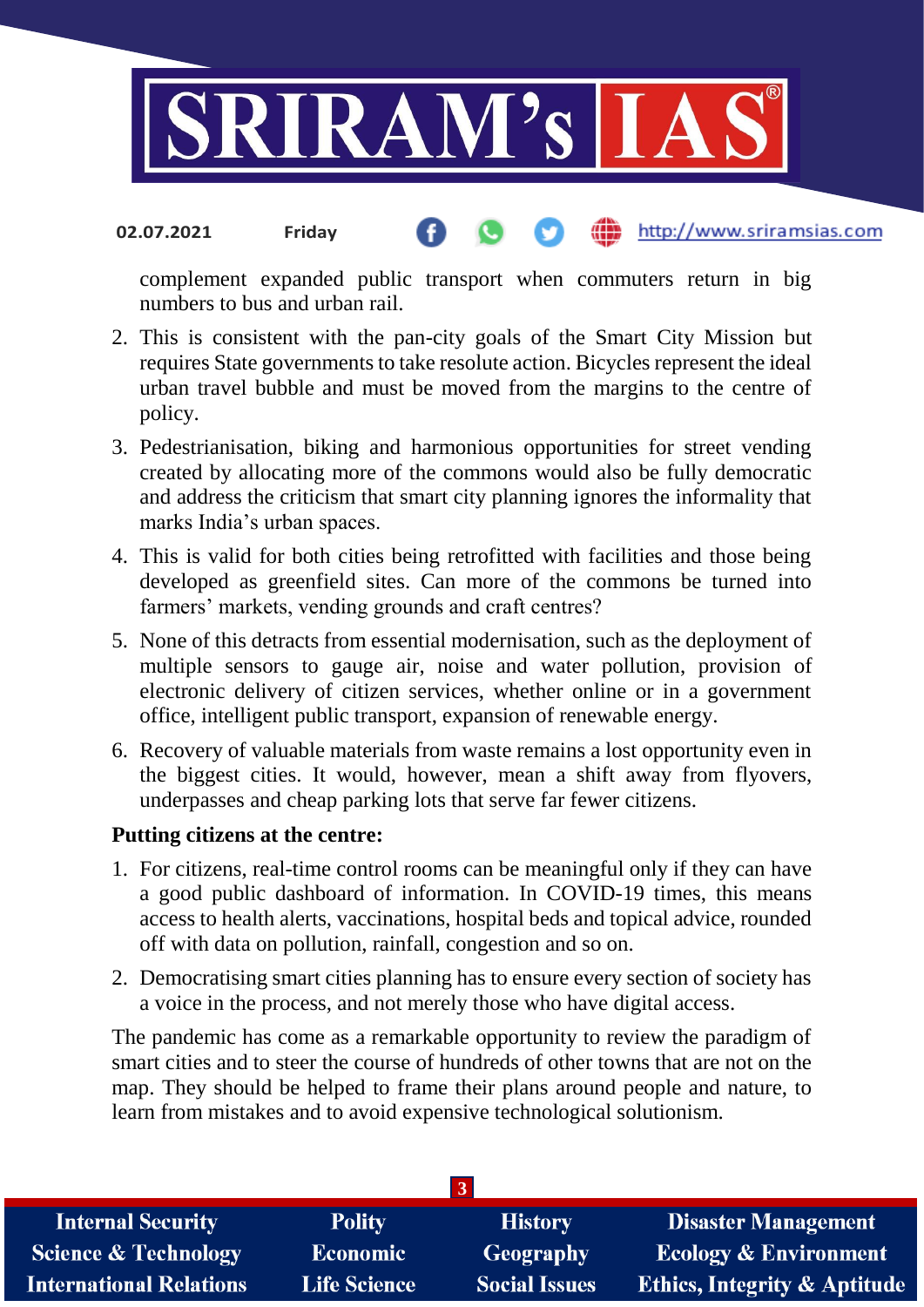

**02.07.2021 Friday**

**fin** http://www.sriramsias.com

# **Delhi's lame-duck Assembly**

The GNCTD (Amendment) Act prohibits the exercise of free speech in the Assembly and its committees.

# **Highlights:**

- 1. The Government of National Capital Territory of Delhi (GNCTD)(Amendment) Act, 2021 has been extensively criticised as a retrograde law that turns the clock back on representative democracy.
- 2. The bulk of criticism has been focused on the reduced autonomy of the elected government and the consequent vesting of several crucial powers in the unelected Lieutenant Governor, who is the representative of the Union government.
- 3. This is largely attributable to public consciousness of the regular skirmishes between the elected government and the Lieutenant Governor.
- 4. However, what deserves equal condemnation is the Act's assault on the functioning of Delhi's Legislative Assembly, which has been sought to be reduced to a lame duck.

# **A delicate balance**

- 1. When the GNCTD Act was enacted in 1992, the Legislative Assembly was given the power to regulate its own procedure, as well as the conduct of its business. This was subject to very limited exceptions concerning financial matters and scrutiny over the Lieutenant Governor's discretionary role.
- 2. This sought to realise a delicate balance reflecting Delhi's unique constitutional position: neither full state nor a centrally governed Union Territory.
- 3. Now, Delhi's Assembly has no more functional independence worth its name. Its standards of procedure and conduct of business have been firmly tethered to that of the Lok Sabha, depriving Delhi's elected MLAs of an effective say in how their Assembly should be run.
- 4. Even more insidiously, the Amending Act prohibits the Assembly from making any rule enabling either itself or its committees to consider any issue concerned with "the day-to-day administration of the capital" or "conduct inquiries in relation to administrative decisions".

**4**

| <b>Internal Security</b>        | <b>Polity</b>       | <b>History</b>       | <b>Disaster Management</b>              |
|---------------------------------|---------------------|----------------------|-----------------------------------------|
| <b>Science &amp; Technology</b> | <b>Economic</b>     | Geography            | <b>Ecology &amp; Environment</b>        |
| <b>International Relations</b>  | <b>Life Science</b> | <b>Social Issues</b> | <b>Ethics, Integrity &amp; Aptitude</b> |